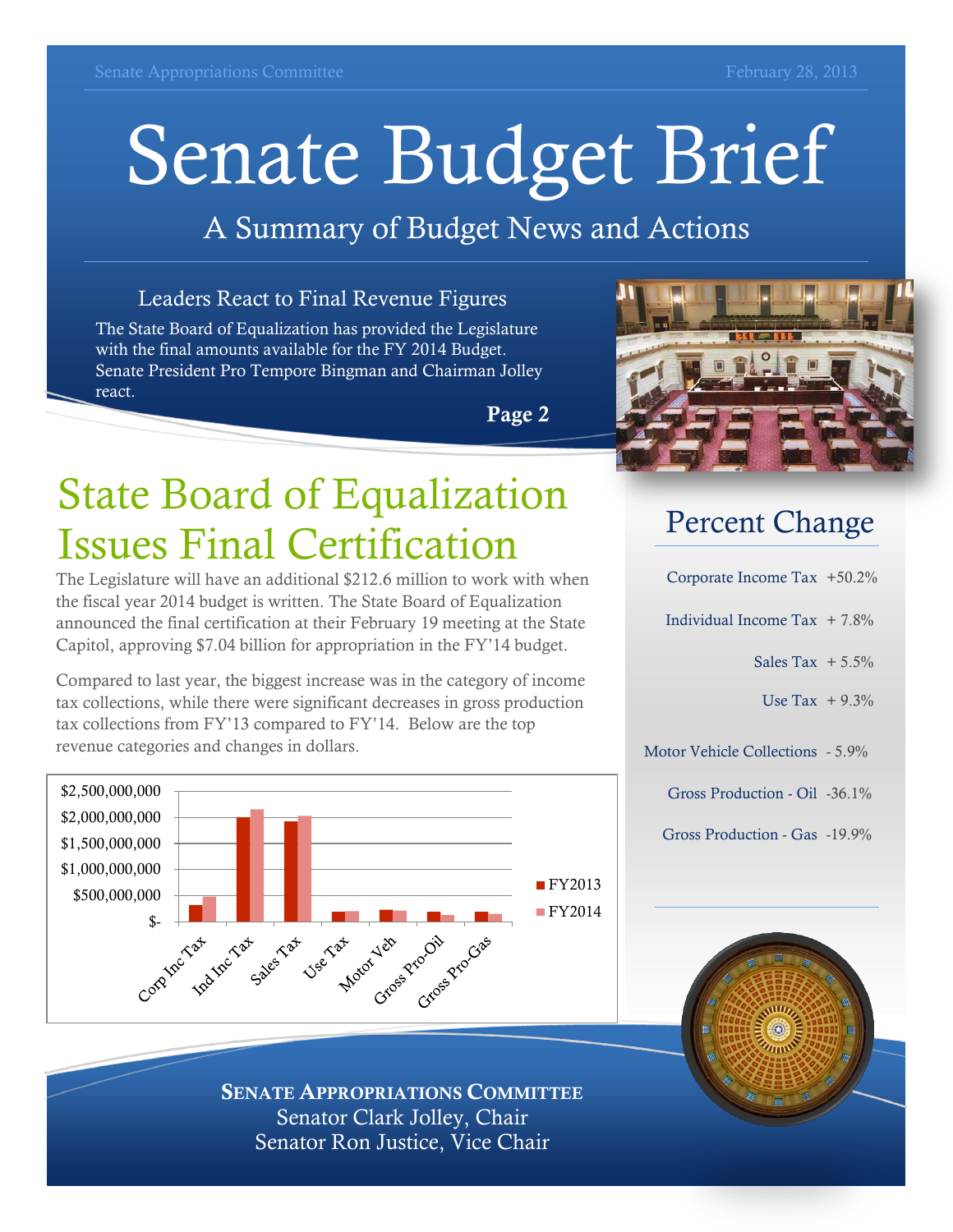## Senate Leaders React to Budget Authority Figures, Growth

Senate leaders found reason for optimism in new budget figures, but also call for a cautious approach when deciding how best to spend available resources in the coming budget year.

Senate President Pro Tempore Brian Bingman said he was pleased by the final revenue figures certified by the Equalization Board on Tuesday, but cautioned the state could still be impacted by possible budget cuts in Washington D.C.

"I am encouraged by our continued growth and recovery from the national Recession, and I am urging my fellow lawmakers to continue advancing a pro-growth agenda to sustain our forward momentum," said Bingman, R-Sapulpa.

President Pro Tempore Brian Bingman

"Increased revenue should be cautiously celebrated as a sign of Oklahoma's growing economic strength. With looming uncertainty in our nation's Capitol, we must thoughtfully target our spending on core government services."

February's certification also means the General Revenue Fund will have a surplus of \$83.3 million to deposit in the Rainy Day Fund in July, increasing the amount in the state savings account to an all-time record of \$660 million.

"Our Constitutional balanced budget requirement and the creation of the Rainy Day Fund have served Oklahoma well in the past two recessions, and actually helped us protect core services and still lower the tax burden on our citizens," said Sen. Clark Jolley, Appropriations Chairman. "The balanced budget amendment was enacted as a result of our state's experiences in the Great Recession, while the Rainy Day Fund was created after the 1980's oil bust. These policies represent a conservative approach to state finances that will continue to guide us as we prioritize spending for the FY'14 budget."

#### Senate Meets Deadline. Next One: March 14

February 18 marked the deadline for first committee action on Senate bills with double referrals those are substantive measures with a potential fiscal impact which have been assigned to a standing committee as well as appropriations. Monday, February 25 was the deadline for senate bills assigned to a single committee. The deadline for second committee action on double referral Senate bills was Thursday, February 28.

Thursday, March 14 is the deadline for third reading in the House of Origin. Under the Joint Rules, these deadlines do not apply to budget bills.

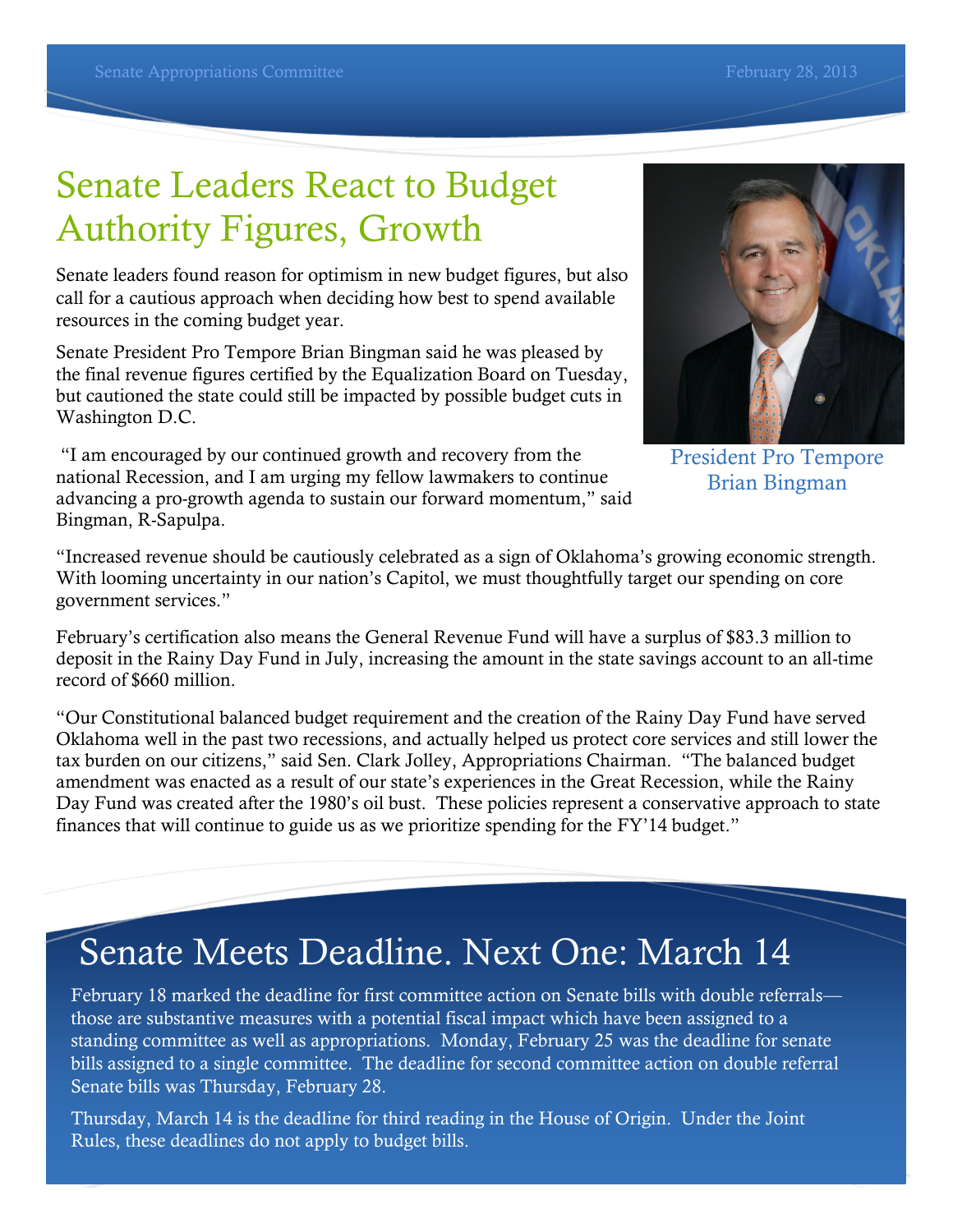## 2014 Budget Requests – By Percentage Increase

| Agency                                                      | 2013 Base Budget | 2014 Additional Request | <b>Percentage Increase</b> |
|-------------------------------------------------------------|------------------|-------------------------|----------------------------|
|                                                             |                  |                         |                            |
| <b>Historical Society</b>                                   | \$12,502,546     | \$44,024,000            | 352.1%                     |
| <b>Conservation Commission</b>                              | \$10,061,684     | \$19,856,642            | 197.3%                     |
| <b>Will Rogers Memorial Commission</b>                      | \$740,486        | \$1,287,000             | 173.8%                     |
| <b>Oklahoma Center for Adv. Of Science &amp; Technology</b> | \$17,811,449     | \$28,893,551            | 162.2%                     |
| J.M. Davis Memorial Commission                              | \$306,009        | \$283,510               | 92.6%                      |
| <b>Physician Manpower Training Commission</b>               | \$4,379,254      | \$4,050,044             | 92.5%                      |
| <b>Oklahoma Scenic Rivers Commission</b>                    | \$271,315        | \$232,500               | 85.7%                      |
| <b>District Courts</b>                                      | \$8,600,000      | \$6,284,381             | 73.1%                      |
| <b>Horse Racing Commission</b>                              | \$2,072,167      | \$1,510,000             | 72.9%                      |
| <b>Oklahoma Bureau of Narcotics and Dangerous Drugs</b>     | \$3,616,418      | \$2,361,000             | 65.3%                      |
| <b>State Auditor and Inspector</b>                          | \$4,707,000      | \$2,663,000             | 56.6%                      |
| <b>Oklahoma Educational Television Authority</b>            | \$3,822,328      | \$2,032,672             | 53.2%                      |
| <b>State Ethics Commission</b>                              | \$588,129        | \$304,871               | 51.8%                      |
| Department of Mental Health & Substance Abuse               | \$311,421,073    | \$143,817,000           | 46.2%                      |
| <b>Merit Protection Commission</b>                          | \$496,000        | \$219,000               | 44.2%                      |
| <b>Office of the Chief Medical Examiner</b>                 | \$7,198,000      | \$2,872,000             | 39.9%                      |
| <b>Department of Rehabilitative Services</b>                | \$30,449,232     | \$10,475,000            | 34.4%                      |
| <b>Attorney General</b>                                     | \$20,228,141     | \$6,300,000             | 31.1%                      |
| <b>Department of Human Services</b>                         | \$586,958,664    | \$179,834,000           | 30.6%                      |
| <b>Oklahoma School of Science and Math</b>                  | \$6,332,274      | \$1,936,595             | 30.6%                      |
| <b>State Regents for Higher Education</b>                   | \$860,575,427    | \$241,455,727           | 28.1%                      |
| <b>Workers' Compensation Court</b>                          | \$4,247,166      | \$1,150,000             | 27.1%                      |
| <b>Alcoholic Beverage Laws Enforcement Commission</b>       | \$3,141,000      | \$810,000               | 25.8%                      |
| <b>Department of Environmental Quality</b>                  | \$7,757,973      | \$2,000,000             | 25.8%                      |
| <b>District Attorneys and District Attorneys Council</b>    | \$33,696,000     | \$6,736,000             | 20.0%                      |
| <b>Oklahoma Military Department</b>                         | \$10,748,000     | \$2,122,000             | 19.7%                      |
| <b>Council on Law Enforcement Education and Training</b>    | \$3,628,560      | \$635,000               | 17.5%                      |
| <b>Department of Mines</b>                                  | \$779,139        | \$119,000               | 15.3%                      |
| <b>Department of Labor</b>                                  | \$3,311,160      | \$481,049               | 14.5%                      |
| <b>Department of Corrections</b>                            | \$463,731,068    | \$66,714,000            | 14.4%                      |
| <b>Office of the State Fire Marshall</b>                    | \$1,796,764      | \$254,000               | 14.1%                      |
| <b>State Department of Education</b>                        | \$2,333,604,082  | \$292,210,515           | 12.5%                      |
| <b>State Arts Council</b>                                   | \$4,010,087      | \$500,000               | 12.5%                      |
| <b>Department of Public Safety</b>                          | \$85,944,790     | \$10,000,000            | 11.6%                      |
| <b>Department of Career &amp; Technology Education</b>      | \$135,142,618    | \$15,654,382            | 11.6%                      |
| <b>Oklahoma Health Care Authority</b>                       | \$925,063,007    | \$105,826,000           | 11.4%                      |